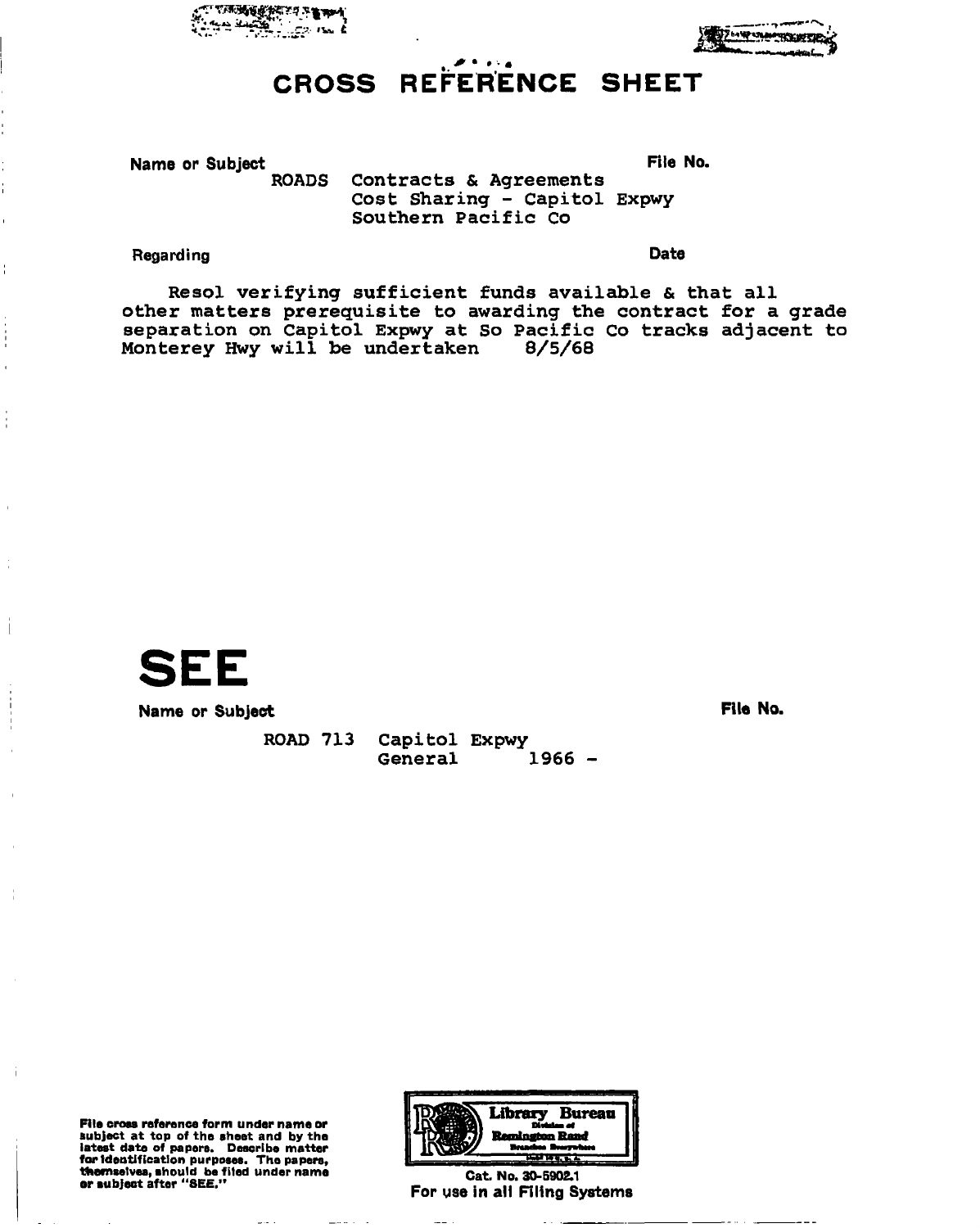$32115/323 - 5/7/68$   $\frac{1}{245}$   $\frac{1}{25}$  MGE 315

Ra 113

## **3470199**

THIS AGREEMENT, made this \_\_\_\_\_\_\_\_ day of AUG 5 1968 1968, by and between SOUTHERN PACIFIC COMPANY, a corporation of the State of Delaware, herein called "Railroad", and COUNTY OF SANTA CLARA, a political subdivision of the State of California, herein called "County";

### RECITALS:

,  $\mathbb{R}$  ,  $\mathbb{R}$  ,  $\mathbb{R}$  ,  $\mathbb{R}$  ,  $\mathbb{R}$  ,  $\mathbb{R}$  ,  $\mathbb{R}$  ,  $\mathbb{R}$  ,  $\mathbb{R}$  ,  $\mathbb{R}$  ,  $\mathbb{R}$  ,  $\mathbb{R}$  ,  $\mathbb{R}$  ,  $\mathbb{R}$  ,  $\mathbb{R}$  ,  $\mathbb{R}$  ,  $\mathbb{R}$  ,  $\mathbb{R}$  ,  $\mathbb{R}$  ,  $\mathbb{R}$  ,

•

Street<br><sub>OKE</sub>

**d** 024<br> **b** 324<br>
d 85<br>
d cee

By indenture of even date herewith, Railroad granted to County the right to construct, reconstruct, maintain and use a highway by means of an overpass, hereinafter referred to as "structure", upon the property of Railroad at Lick, County of Santa Clara, California, in the location indicated on print of Railroad's Western Division Drawing L-1217, dated January 26, 1968, attached and hereby made a part hereof.

The parties desire to set forth herein their understandings with respect to the construction of said structure.

#### AGREEMENT:

Accordinate de Co

1. County shall furnish, or cause to be furnished, all labor, materials, tools and equipment for the construction of said structure, except as herein otherwise provided. The structure shall be constructed in a manner satisfactory to Railroad, and all plans for the contemplated work shall be subject to the approval of Railroad,

2. County agrees to reimburse Railroad for all cost and expense incurred by Railroad in connection with the construction of said structure, including, but not limited to, the items listed on the insert marked Exhibit "A" attached and hereby made a part hereof. The estimated amount of the cost and expense to be incurred by Railroad in connection with the construction of said structure is summarized in Exhibit "A".

Allcwork to be done hereunder by Railroad shall be done only a by its employees working under,  $\frac{1}{2}$  by its employees working under,  $\frac{1}{2}$ ,  $\frac{1}{2}$ ,  $\frac{1}{2}$ ,  $\frac{1}{2}$ ,  $\frac{1}{2}$ ,  $\frac{1}{2}$ ,  $\frac{1}{2}$ ,  $\frac{1}{2}$ ,  $\frac{1}{2}$ ,  $\frac{1}{2}$ ,  $\frac{1}{2}$ ,  $\frac{1}{2}$ ,  $\frac{1}{2}$ ,  $\frac$ be done on a force account basis, Bandroad shall submit all statements of cost to County for payment of work performed by Railroad in accordance with the Interstate Commerce Commission's System of Accounts for Railroads, and on the basis of items set forth in said estimate.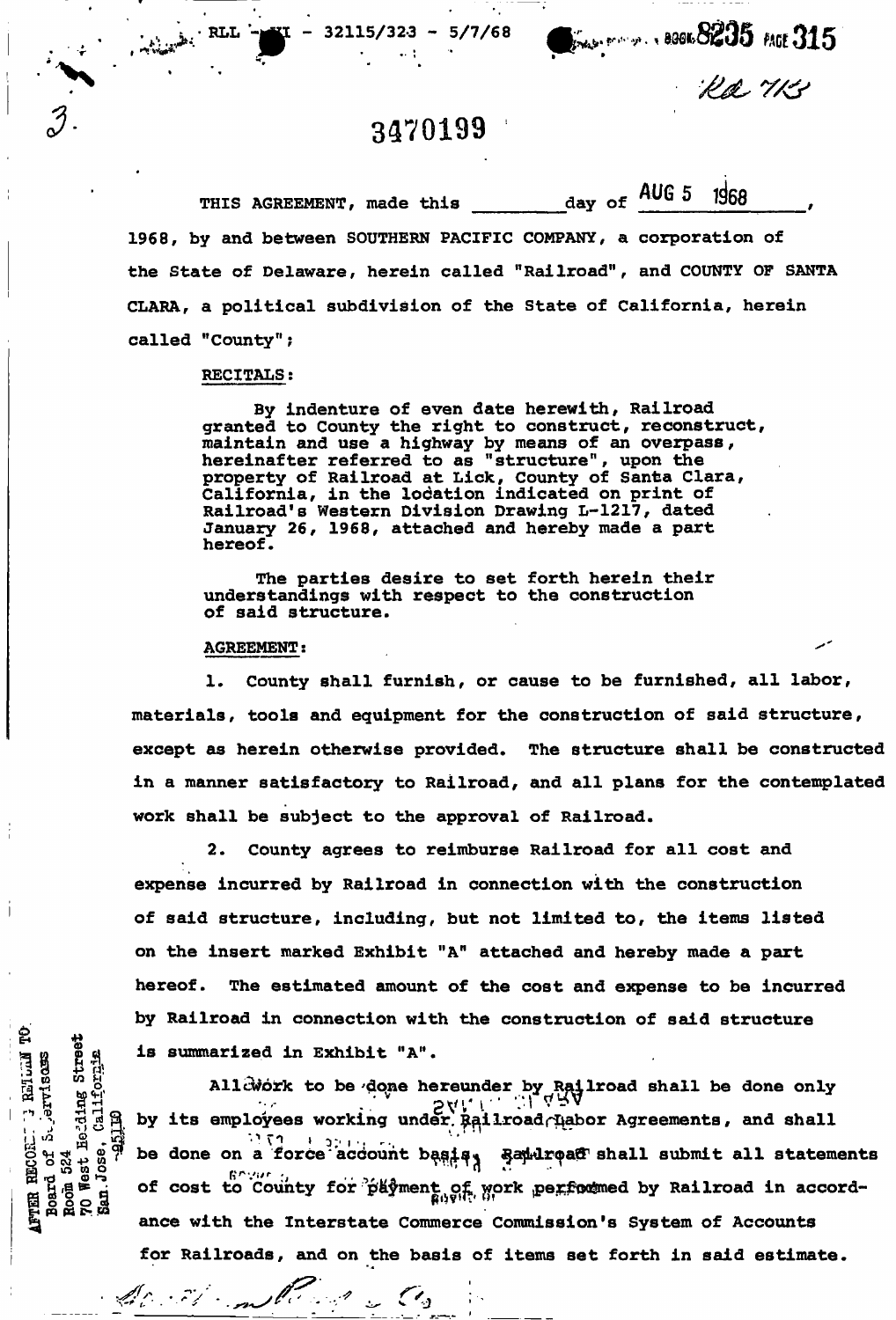Final statement of costs shall cover the actual cost of items of work performed by Railroad.

 $\ddot{\phantom{a}}$  .

**BOOK 8235 RAF 316** 

3. In the event any of the work contemplated herein, upon the property of Railroad, is advertised for bids by County, the awarded contract shall include the provisions set forth in Exhibit "B", attached and made a part hereof. Contractor shall not commence work before:

- (A) County has furnished to Railroad's Chief Engineer a copy of said contract executed by contractor and a Public Liability and Property Damage Policy containing endorsement in substantially the same form incorporated in said Exhibit "B"; and
- (B) Railroad's Chief Engineer has advised County by letter that the limits, form and working of said insurance policy are satisfactory to Railroad.

4. All work contemplated in this agreement shall be performed in a good and workmanlike manner to the satisfaction of the parties hereto, and each portion shall be promptly commenced by the party hereto obligated to do the same and thereafter diligently prosecuted to conclusion in its logical order and sequence.

County and its contractors shall give reasonable notice to Railroad's Division Superintendent before commencing any work in connection with said structure upon or adjacent to Railroad's property, and shall observe Railroad's rules and regulations with respect thereto. All work on said structure shall be done at such times and in such manner as not to interfere with or endanger the operations of Railroad.

5. Upon completion of said structure and in full discharge of its obligations under the California Grade Separation Act, Railroad agrees to contribute toward the total cost of said structure ten (10) per cent of said cost. It is agreed that the limits of the project in which participation by Railroad is required shall be between Highway Engineer Stations 114+50 to 139+50. The principal items to which Railroad is to contribute are:

- (a) Road and bridge items;
- (b) Work by Southern Pacific Company; and
- (c) Engineering, legal and inspection costs.

 $-2-$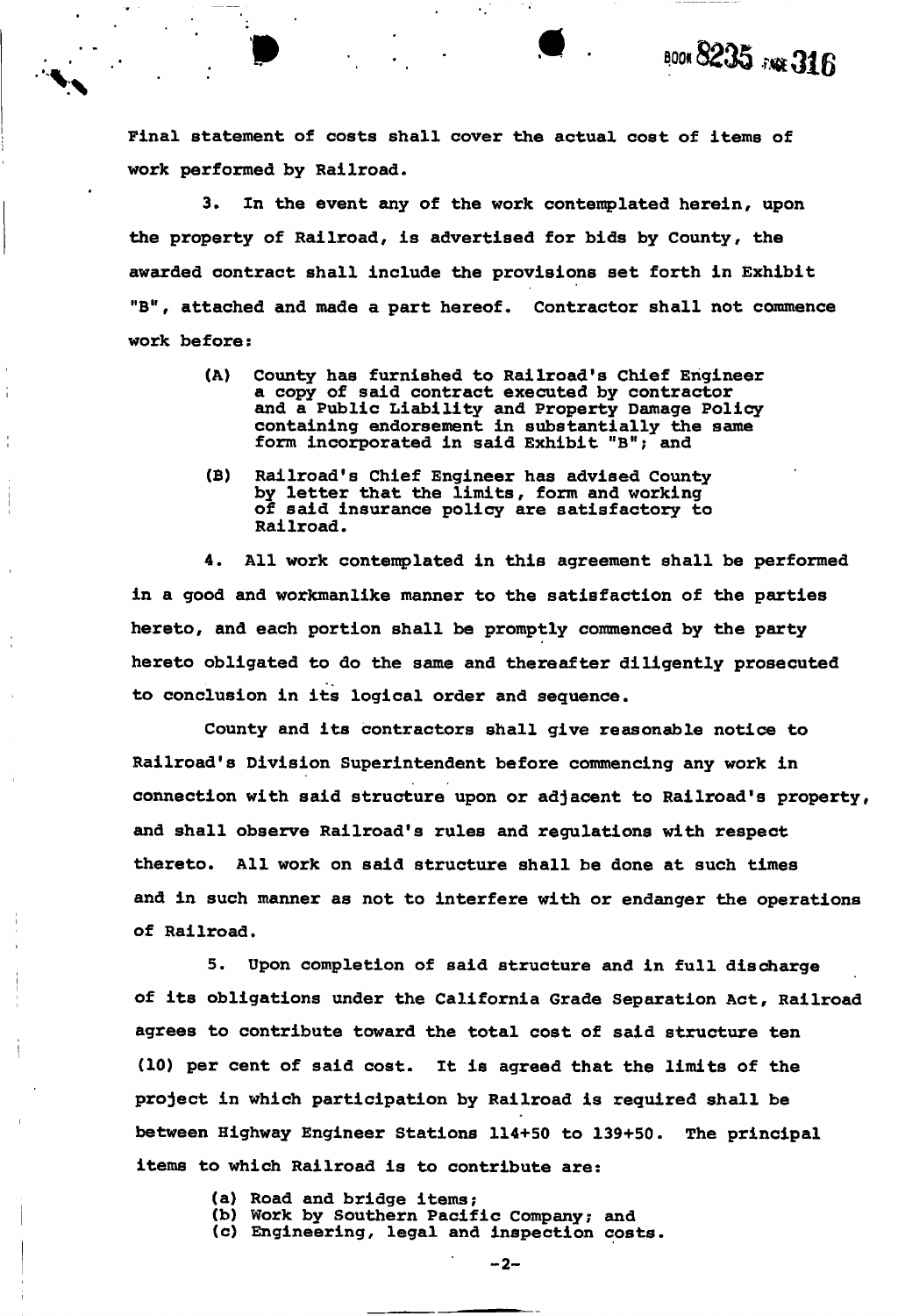Railroad's actual ten (10) per cent contribution, estimated to be \$26,650.00, shall be calculated when actual final costs of the project are known. From this there shall be deducted the actual expense incurred by Railroad. In the event the actual expense incurred by Railroad exceeds ten (10) per cent of the final cost, County shall pay the difference to Railroad. In the event the actual expense is less than ten (10) per cent of the final cost, Railroad shall pay the difference to County.

6. Upon completion of this project, County shall, at its own expense, maintain said structure, including the approaches thereto, roadway, lights, highway drainage and all other highway facilities. Railroad shall, at its own expense, maintain its tracks, roadbed, railroad drainage and all railroad facilities.

7. This agreement shall inure to the benefit of and be binding of County. upon the successors and assigns of Railroad and upon the assigns

IN WITNESS WHEREOF, the parties hereto have caused these presents to be executed in duplicate by their officers thereunto duly authorized and their respective seals to be hereunto affixed  $\mathbb{F}^{\text{ref}}$ , the day and year first herein written.

COUNTY OF SANTA CLARA hairman pro tem<br>Superyficrs Board оf **Clerk,** 

Supervisors<br>Donald M. Reins Board of **Assistant Clerk** Board of Supervisors

SOUTHERN PACIFIC COMPANY By Eresident **Viice ARTITLE** Assistant, Secretary

**BOOK 6235 HAGE 315-**FILED FOR RECORD **REQUEST O** 

0199

BOOK **8235** PACE **317** 

Aug 20

FICIAL REGORDS ANTA CLARA COUNTY GEORGE E. FOWL RECORDER

Calon 1 APPROVED AS TO BORM

COUNTY COUNSEL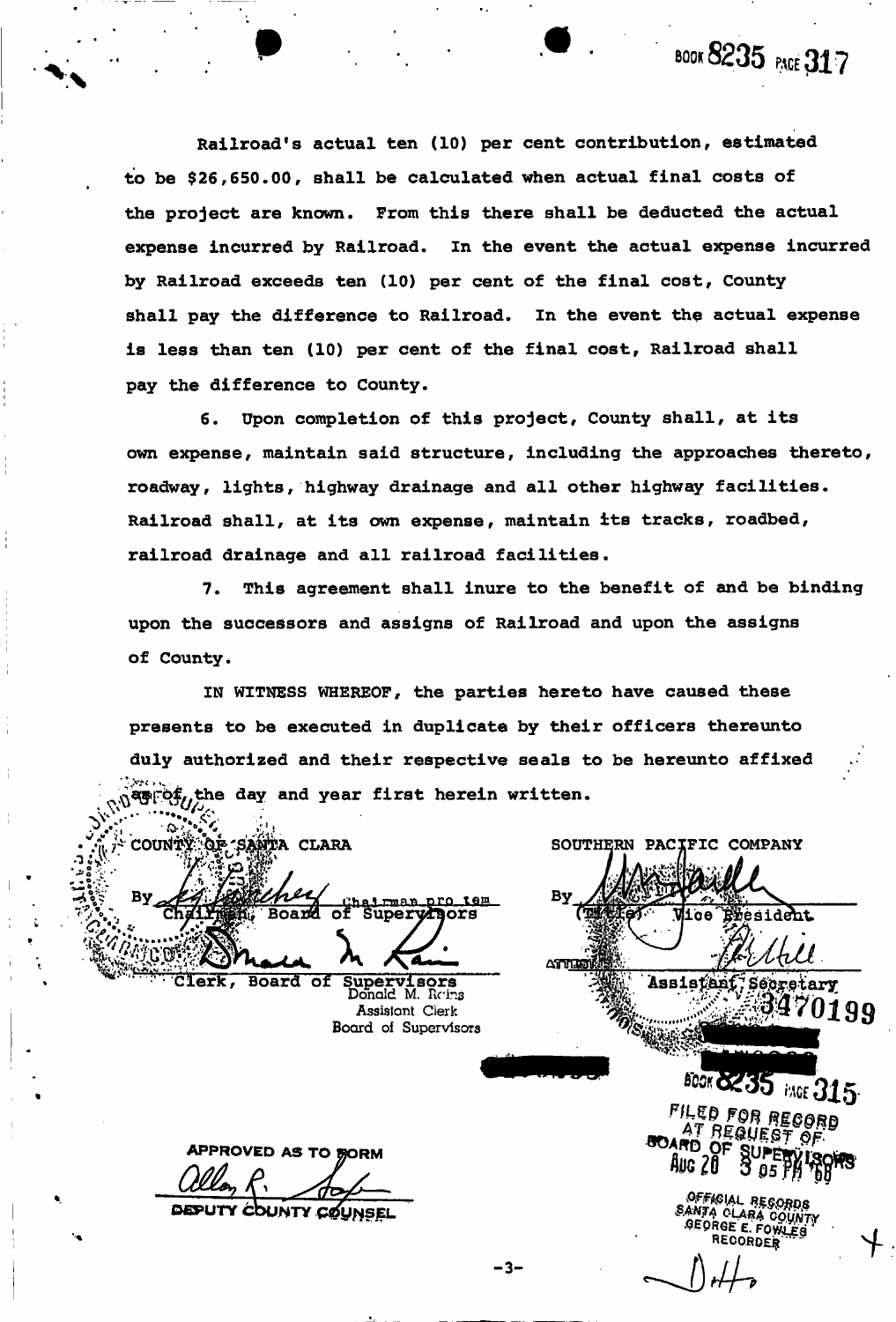**STATE OF CALIFORNIA ) COUNTY OF SANTA CLARA )** 

 $\frac{1}{3}$  Book 8235 PAGE 318

**On August 5, 1968** before me, MARILYN B. OTT, personally **and <u>DON M. RAINS</u>** appeared SIG SANCHEZ **and the state of the set of the set of the set of the set of the set of the set of the set of the set of the set of the set of the set of the set of the set of the set of the set of the set of the set** appeared SiG SANCHEZ and DON M. RAINS<br>known to me to be the Chairman Pro Tem and Assistant Clerk, respectively, of **the Board of Supervisors of the County of Santa Clara\* State of California, end known to me to be the persons who executed the within Instrument on behalf of said County, and acknowledged to me that said County of Santa Clara authorized execution of the same.** 

<u> 1979 - Intelected alexander and a component and state</u> MARILYN B. OTT KOTAtcV *wane*  Santa Clara County; Calif. MARCHES COMMISSION EXPIRES MARCH. 3, 1969 •

Notary Public **In and for s&fd County and State**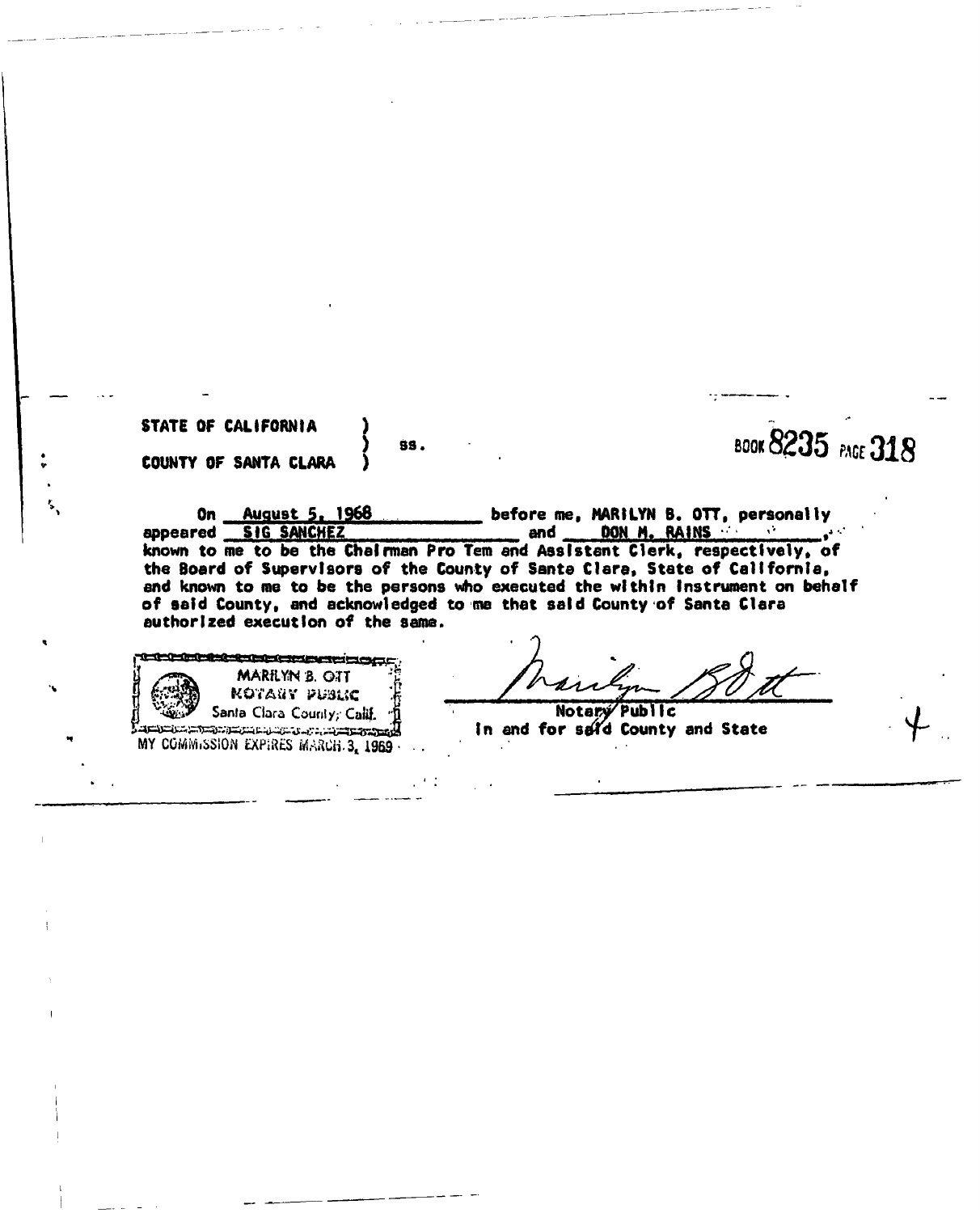**BOOK 8235 PAGE 319** 

 $\mathbf{L}_{\alpha}$ 

## EXHIBIT "A"

Cost Summary of work to be performed by Railroad

| A.                     | \$<br>Preliminary Engineering      | 300           |
|------------------------|------------------------------------|---------------|
| в.                     | Signal Work                        | 300           |
| $\mathbf{c}$ .         | Communication Work                 | 1985          |
| D.                     | Flagging.                          | 250           |
| E.                     | Engineering Inspector              | 4765          |
| $F$ .                  | Vacation Allowance                 | 265           |
| G.                     | Holiday Pay                        | 82            |
| н.                     | Health & Welfare                   | 173           |
| I.                     | R.R. Ret. & Unemp. Tax             | 420           |
| J.                     | $\frac{1}{2}$<br>PD, PL, & WC Ins. | 163           |
| Κ.                     | Supervision                        | 407           |
| L.                     | Contingencies                      | 915           |
| M.                     | \$<br>Total Estimated Cost         | 10025         |
| N.                     | Less Estimated Salvage             | <u> 1515 </u> |
| $\mathsf{o}_{\bullet}$ | \$<br>Net Estimated Cost           | 8510          |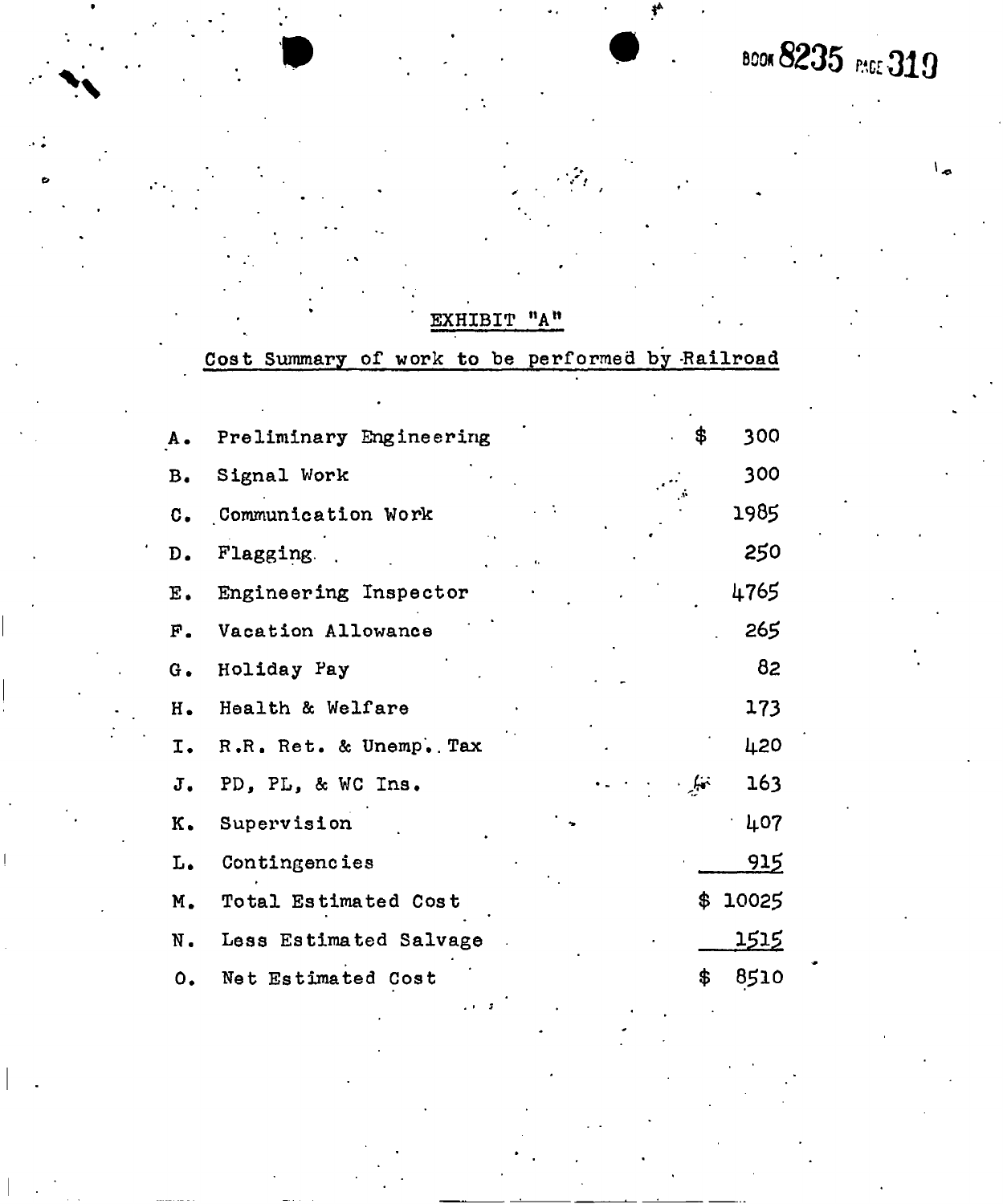**BOOK 8235 PAGE 320** *. . — BO* 

#### **EXHIBIT "B"**

#### **RELATIONS WITH RAIIROAD COMPANY**

(a) General --

## *m***Railroad"shall be understood to mean the**

## • » **Southern Paoifio Company.**

## **understood to mean The term "Political Subdivision" shall be the County of Santa Clara.**

*\* 

**It la expected that Railroad will cooperate with the Contractor to the end that the work may be handled in an efficient manner, but the Contractor shall have no claim for damages or extra compensation in the event- his work is held up by the work by Railroad forces,** 

 $\mathcal{L}=\left\{ \begin{array}{cc} 0 & \text{if } \alpha_{\mathbf{1}} \neq 0 \end{array} \right\}$ **(b) Railroad Requirements — The Contractor shall cooperate with Railroad where work is over or under the tracks, or within the limits of Railroad pro**perty, in order to expedite the work and to avoid interference with the oper**ation of railroad equipment.** 

**The Contractor shall comply with the rules and regulations of Railroad or the instructions of its representatives in relation to the proper manner of protecting the tracks and property of Railroad and the traffic moving on such tracks, as well as the wires, signals, and other property of Railroad, its tenants or licensees, at and in the vicinity of the work during the period of construction,** 

**, The Contractor shall perform his work in such manner and at such times as**  shall not endanger or interfere with the safe operation of the tracks and pro**perty of Railroad and the traffic moving on such tracks, as well as wires, signals and other property of Railroad, Its tenants or licensees, at or in the vicinity of the work.** 

Except as otherwise provided herein, the Contractor's operations shall not **infringe on the following minimum clearances from any railroad track:** 

**10 - 0" horizontally from center line of track.** 

**"" 22\* - 6 M vertically above top of rail.** 

**Any infringement on the above clearances due to the Contractor's operations shall be submitted to,,the Railroad and to the Engineer, and shall not**  be undertaken until approved by the Railroad, and until the Engineer has ob**tained any necessary authorization from any governmental body or bodies having jurisdiction thereover,. No extra compensation will be allowed in the event the Contractor's work is delayed pending Railroad approval and governmental authorization.** 

**In the case of impaired vertical clearance above top of rail, Railroad shall have the option of installing tell-tales or other protective devices Railroad deems necessary for protection of Railroad trainmen or rail traffic.** 

12-1-61 **Non PA <sup>1</sup> -**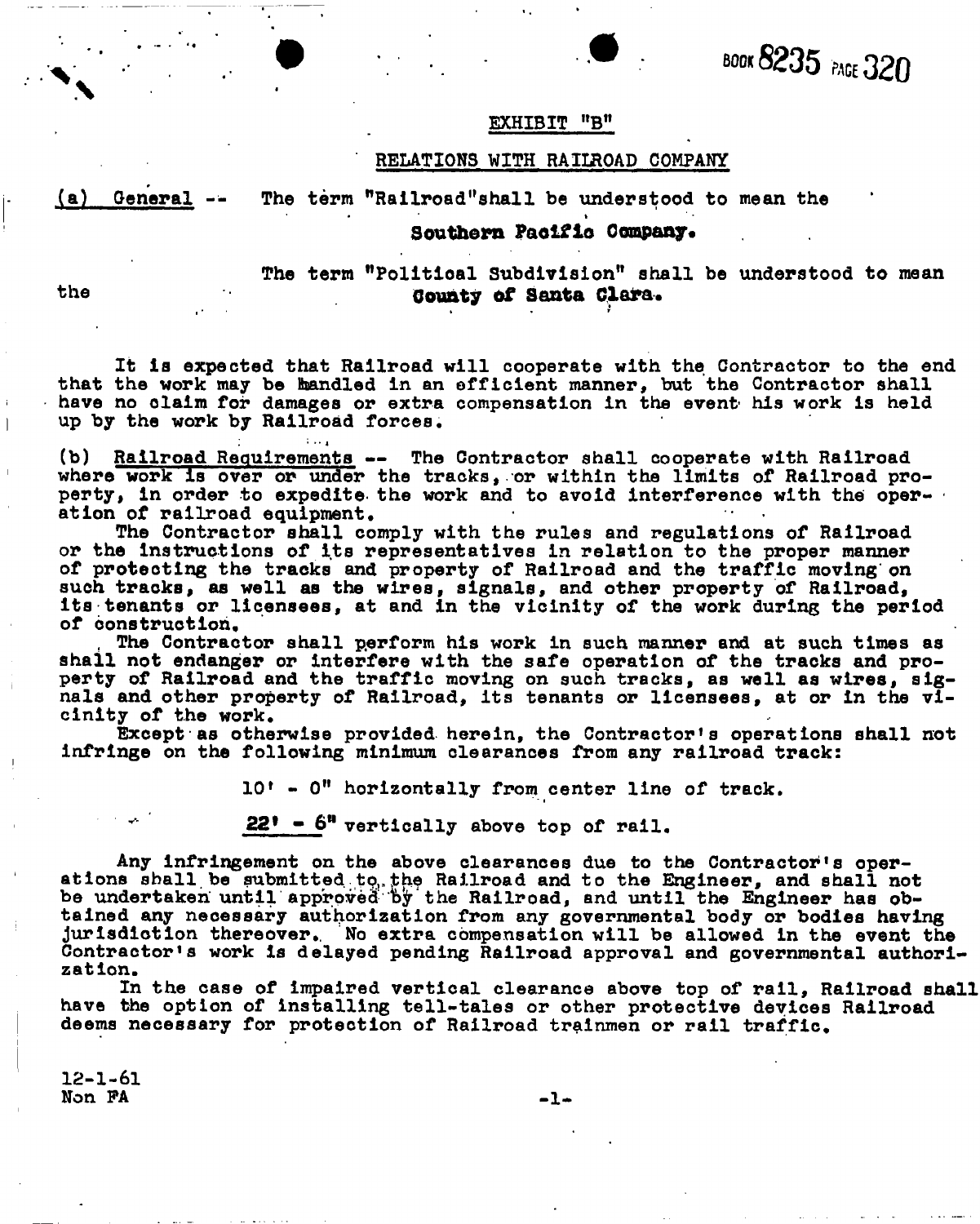The details of construction affecting the Railroad tracks and property not'included in the contract plans shall be submitted to the Railroad for approval' before such work is undertaken.

**BOOK 8235** PAGE 321

Except in connection with construction of grade separation structures on premises of Railroad, no private crossings at grade over tracks of Railroad for the purpose of hauling earth, rock, paving or other materials will be permitted. If the Contractor, for the purpose of constructing highway-railway grade'separation structures, including construction ramps thereto, desires to move his equipment or materials across Railroad\*s tracks, he shall obtain permission from Railroad; and, should it be required, the Contractor shall execute a private crossing agreement. The crossing Installation for the use Of the Contractor, together with any protective devices, if required, shall be at the expense of the Contractor. Contractor shall furnish his own employees as flagmen to control movements of vehicles on the private roadway and shall take all measures necessary to prevent the use of such roadway by unauthorized persons and vehicles.

In advance of any blasting, the Contractor shall notify Railroad in order that proper flagging protection may be provided.

The Contractor shall, upon completion of the work covered by this contract, to be performed by Contractor upon the premises or over or beneath the tracks of Railroad, promptly remove from the premises of Railroad all of Contractor's tools, Implements and other materials, whether brought upon said premises by said Contractor or any subcontractor, employee or agent of Contractor or of any subcontractor, and cause said premises to be left in a clean and presentable condition.

i c) Protection of Railroad Facilities — In connection with work performed at railroad crossings, railroad representatives, conductors, flagmen or watchmen, will be provided by Railroad to protect its facilities, property and 1 movements of its trains, or engines, when in the opinion of Railroad's representative same is necessary due to the Contractor's operations while working on or adjacent to the Railroad's property or its tracks.

The cost of all personnel deemed necessary by Railroad and provided by Railroad for the protection of Railroad facilities and trains during the period of constructing the separation, and the cost of installing protective devices in the case of impaired clearance, as above specified, shall be borne by the Contractor and. sums sufficient to cover the claims based upon bills rendered to the political subdivision by Railroad for such costs will be deducted from the progress and final pay estimates due the Contractor.

The rates of pay of Railroad employees customarily called upon to act for the protection of Railroad are the railroad rates in effect at the time of the work for the various classes of labor. Compensation, property damage and public liability insurance, vacation and holiday time, railroad retirement and unemployment taxes, health and Welfare, and supervision charges shall be added to the above rates.

Railroad will, upon request, furnish prospective bidders with an estimate of cost of the flagging protection which will be required, but such estimate .shall be understood to be approximate only and no guaranty is made that the total cost of such flagging will not be in excess of the estimated amount. The determination of the cost of flagging and protective devices to be used as a basis for the submitting of bids shall be the responsibility of the prospective bidders.

(d) Work by Railroad Company — Railroad will rearrange its telephone, telegraph and signal lines and appurtenances, and will make all track changes and will perform any other work in connection therewith.

**7 -27-65**  Non FA $-2-$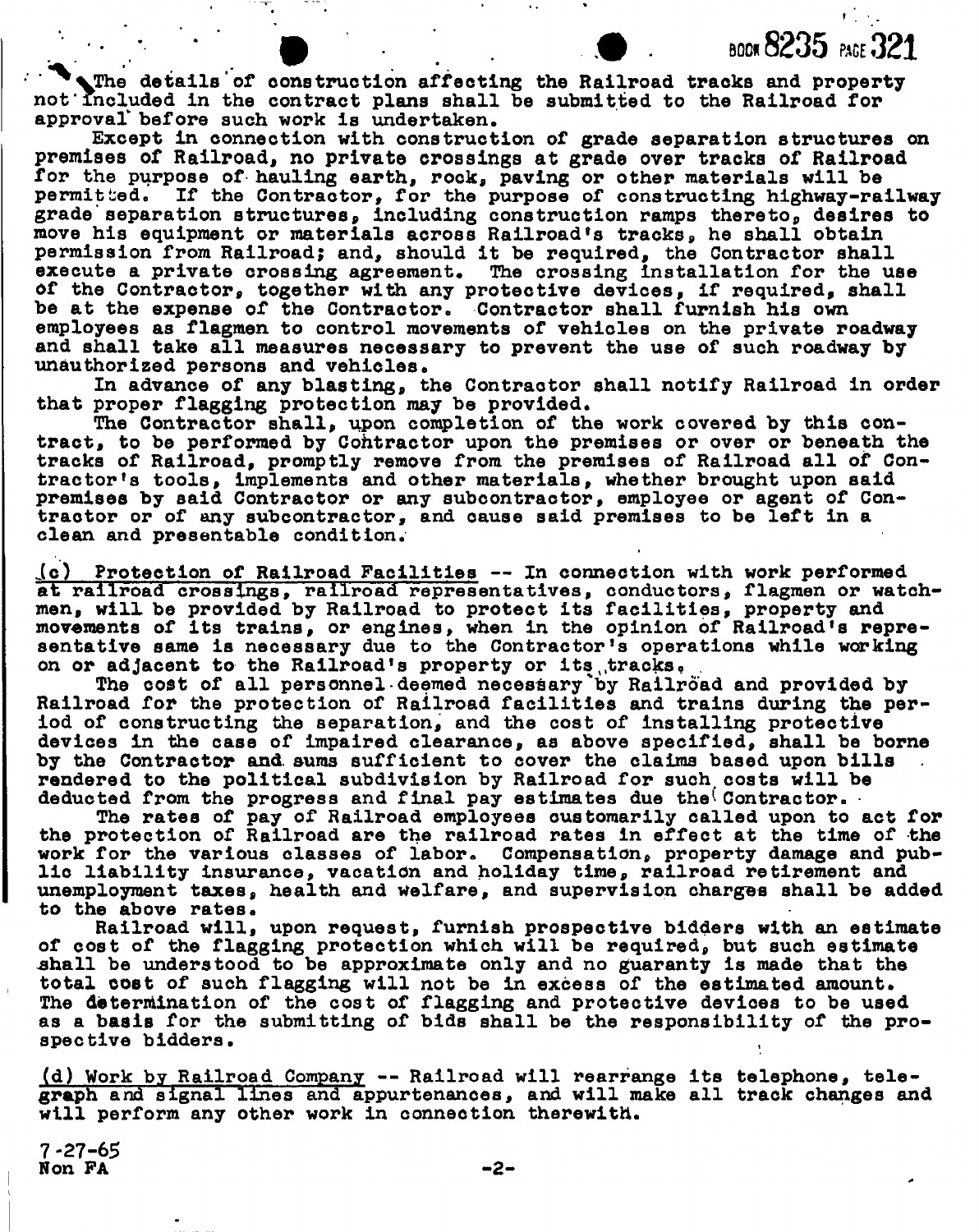

The work by Railroad will be done by its own forces and is not a part of the work under this contract.

Additional Work by Railroad Company (if any) --

(e) Agreement -- Before doing any work on Railroad's property, the Contractor shall execute an agreement with Railroad in the form of agreement annexed hereto.

 $12 - 1 - 61$ Non FA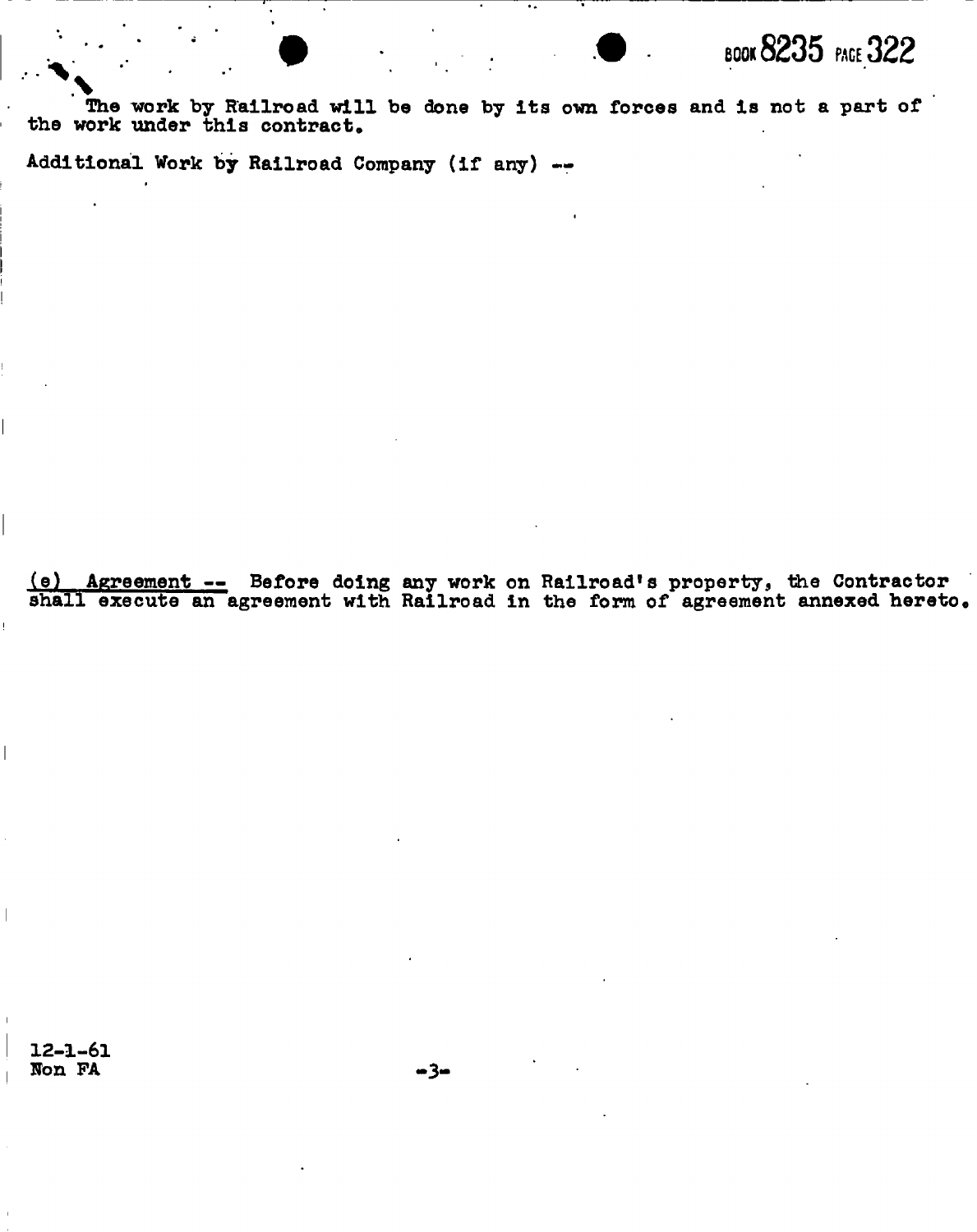**. • •• • "0\*8235 pace 323** 

 $\overline{\mathbf{A}}$  ,  $\overline{\mathbf{A}}$  ,  $\overline{\mathbf{A}}$  ,  $\overline{\mathbf{A}}$  ,  $\overline{\mathbf{A}}$  ,  $\overline{\mathbf{A}}$  ,  $\overline{\mathbf{A}}$  ,  $\overline{\mathbf{A}}$  ,  $\overline{\mathbf{A}}$  ,  $\overline{\mathbf{A}}$  ,  $\overline{\mathbf{A}}$  ,  $\overline{\mathbf{A}}$  ,  $\overline{\mathbf{A}}$  ,  $\overline{\mathbf{A}}$  ,  $\overline{\mathbf{A}}$  ,  $\overline{\mathbf{A}}$ 

first party,

herein called "Railroad". and

second party, herein called "Contractor";

**second party, herein called "Contractor";** 

**WITNESSETH: 1, Railroad hereby permits Contractor to enter upon the property of Railroad** 

**2. Contractor warrants that Contractor has entered into a contract with hereinafter called "Third Party", covering the work to be performed in connection with said structure at said location.** 

**3\* Contractor shall give Railroad at least five (5) days' notice in advanoe of any work done upon or adjacent to Railroad's property under-said" contract. Contractor shall notify Railroad the date said work is completed, and also the date the Contractor's work Is accepted by Third'Party. Upon com-** § **ontractor shall promptly remove from Railroad's property all tools, equipment letion of the work to be done upon Railroad's property under said contract, and materials placed thereon by the Contractor and Contractor's agents. Contractor shall, restore s aid property to the same state and condition as when Con**tractor entered thereon and shall leave said property in a clean and present**able condition.** 

**Said work shall be performed in accordance with plans and specifications approved by Railroad and in such manner and at such times as shall not endanger or interfere with the safe operation of the tracks and other facilities at said location. No materials, tools or equipment shall be stored within ten (10) feet of the center line of any track. The regulations of Railroad and the instructions of its representatives shall be complied with relating to the proper manner of protecting the tracks, pipe lines, wire lines, signals and all other property at said location, the traffic moving on such tracks and the removal of tools, equipment and materials.** 

**5. Contractor hereby releases and agrees to indemnify Railroad from and**  against all cost, expense, claims and liability for injuries to or deaths of persons, (including, but not limited to, passengers and employees of Railroad) producing, and the contract of property (including, but not limited to, property and damage to or level of property. Including, the new limited to, property, owned, leased, occupied or used by, or in the care, custody or control of, comparison to the employees of Railroad) howsoever the same may be caused, r Rardless of any negligence or alleged negligence by the agents or employees o **gardless of any negligence or alleged negligence by the agents or employees of** 

 $-l_1-$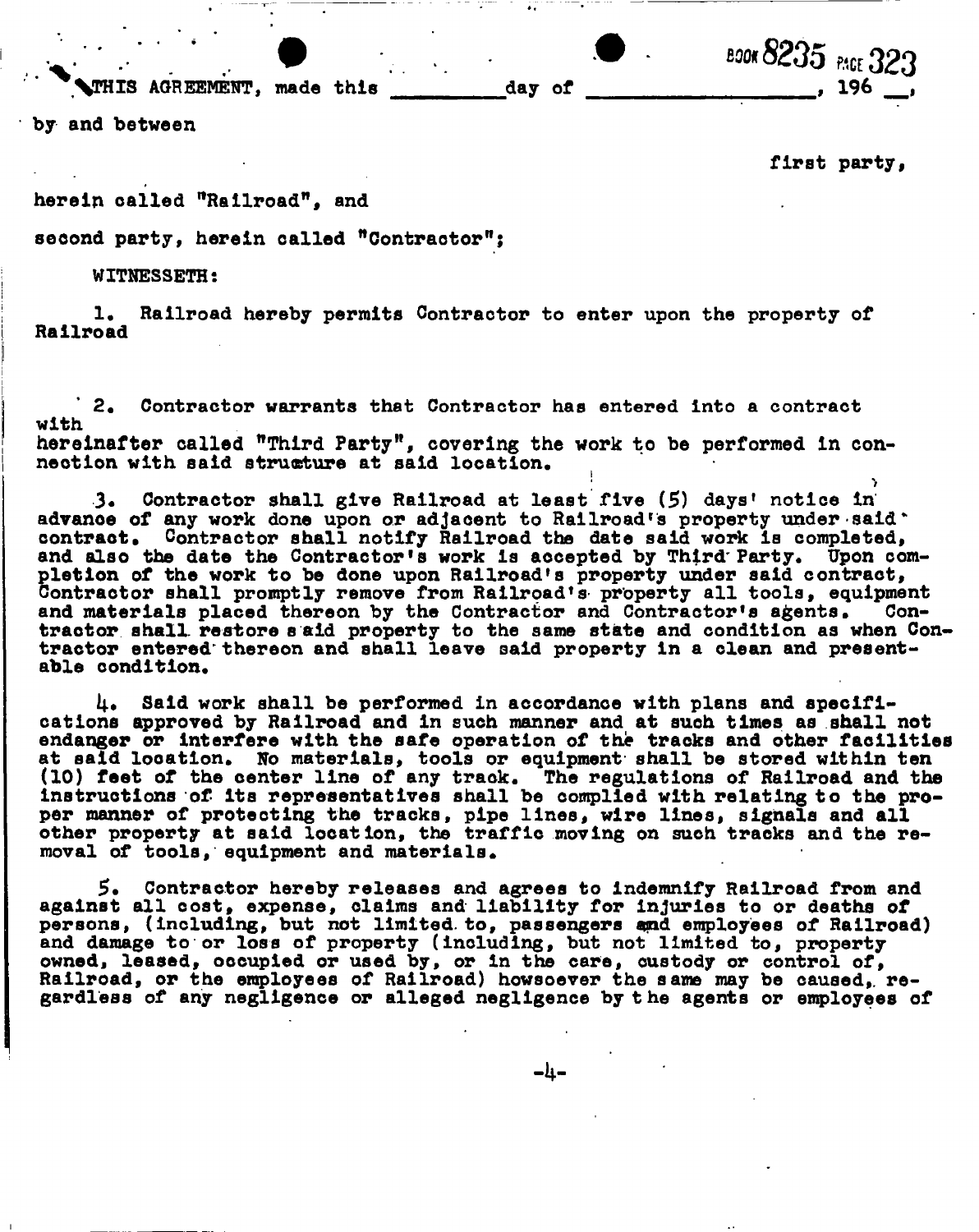**Railroad, resulting from, arising out of, or in any way connected with the** presecution of the work under said contract upon or adjacent to Railroad's property at said location. For purposes of this Section 5, the term "Railroad's shall include any other railroad company using Railroad's property at said **f location with Railroad's consent and any affiliate, subsidiary or lessor of Railroad.** 

**- 0 book8235 pace 324** 

**. 6, Should Railroad bring suit to compel performance of or to recover for breach of any covenant or condition contained herein, Contractor shall pay to Railroad reasonable attorney fees in addition to the amount of judgment and costs\*** 

7. Prior to the performance of any work upon or adjacent to Railroad's **property under said contract, Contractor shall furnish Railroad, at Contractor's expense, a certified copy of a Public Liability and Property Damage Liability Insurance policy issued in the name of the Contractor covering**  the contractual liability assumed by Contractor under Section 5 hereof. The **form, substance and limits of said insurance policy shall be subjeot to the approval of Railroad and shall be In compliance with the provlsions contained in the insert marked "Exhibit A", hereto attached and made a part hereof.** 

**Contractor shall keep said Insurance in full force and effect until all work to be performed upon or adjacent to Railroad's property under said contract is completed to the satisfaction of and accepted by Third Party and thereafter until Contractor has fulfilled the provisions of this agreement with respeot to the removal of tools, equipment and materials from Railroad's property.** 

**8. The permission herein given shall not be assigned by Contractor without the prior written consent of Railroad, except In the case of subcontractors who shall be deemed agents of Contractor subject to the terms of this agreement.** 

**IK WITNESS WHEREOF, the parties hereto have caused these presents to be executed in duplicate as of the day and year first herein written.**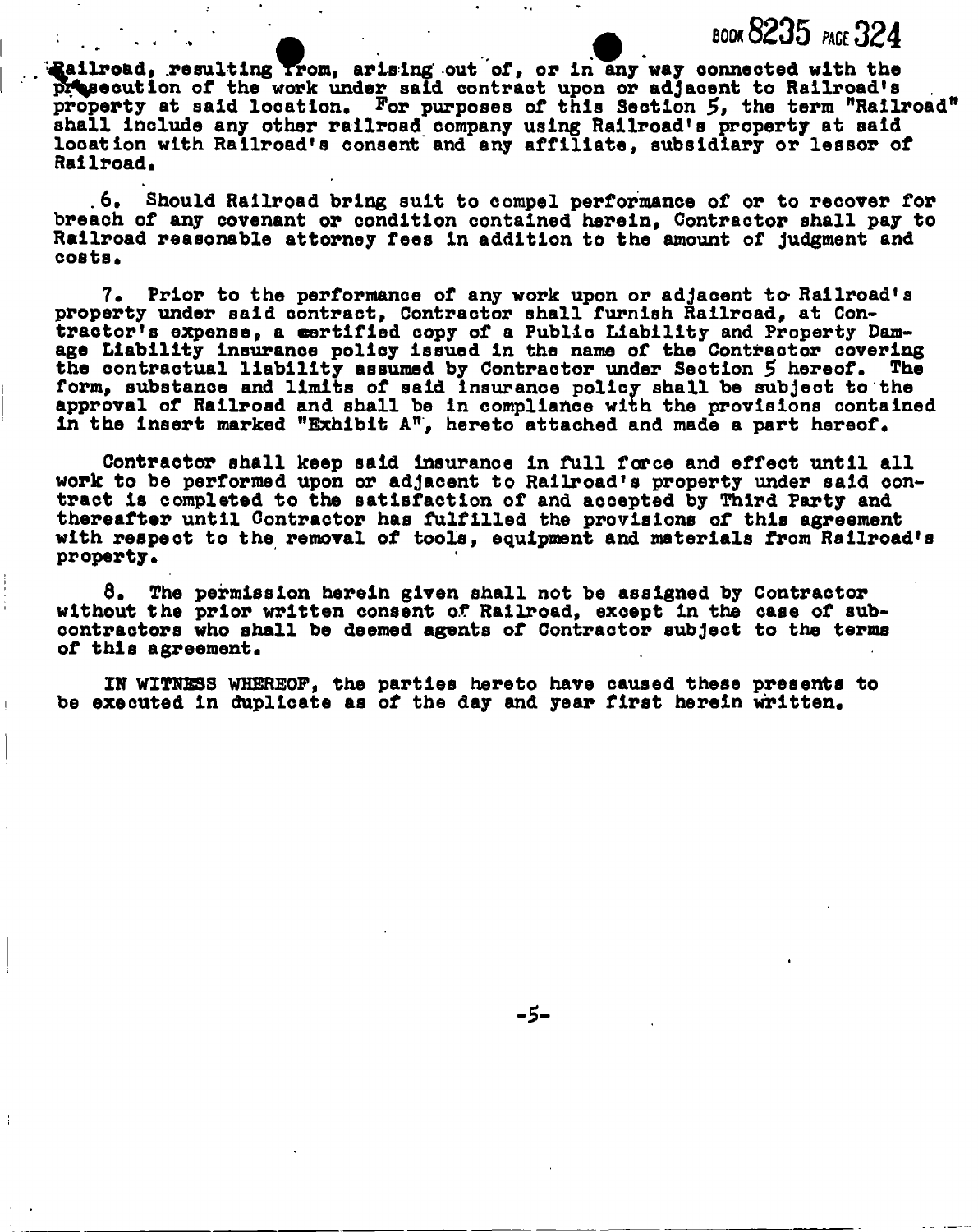## EXHIBIT "A" OF CONTRACTOR'S AGREEMENT

The coverage afforded hereunder shall include the liability assumed by the named insured under the following indemnification provision contained in an agreement in writing between the named insured and

covering work to be performed upon or adjacent to property at

"Contractor hereby releases and agrees to indemnify Railroad from and against all cost, expense, claims and liability for injuries to or deaths of persons (including, but not limited to, passengers and employees of Railroad), and damage to or loss of property (including, but not limited to, property owned, leased, occupied or used by, or in the care, custody or control of, Railroad, or the employees of Railroad) howsoever the same may be caused, regardless **of** any negligence or alleged negligence by the agents or employees of Railroad, resulting from, arising out of, or in any way connected with the prosecution of the work under said contract upon or adjacent to Railroad's property at said location. For purposes of this Section 5, the term 'Railroad shall include any other railroad company using Railroad's property at said location with Railroad's consent and any affiliate, subsidiary or lessor of Railroad."

The limits of liability.afforded under this policy as above endorsed shall not be less than Five Hundred Thousand Dollars (\$500,000) for all damages arising out of bodily injury to or death of one person, and, subject to that limit for each person, a total limit of not less than One Million Dollars (\$1,000,000) for all damages arising out of bodily injuries to or deaths of two or more persons in any one accident or occurrence, and for a limit of not less than Five Hundred Thousand Dollars (\$500,000) for all damages arising out of injury to or destruction of property in any one accident or occurrence, and, subject to that limit per accident or occurrence, an aggregate limit of not less than One Million Dollars (\$1,000,000) for all damages arising out of injury to or destruction of property during the policy period.

No cancellation of this policy or modification of the coverage afforded under this endorsement shall be effective until ten (10) days' notice thereof has been given to

65 Market Street, San Francisco, California 94105, Attention:

6-12-67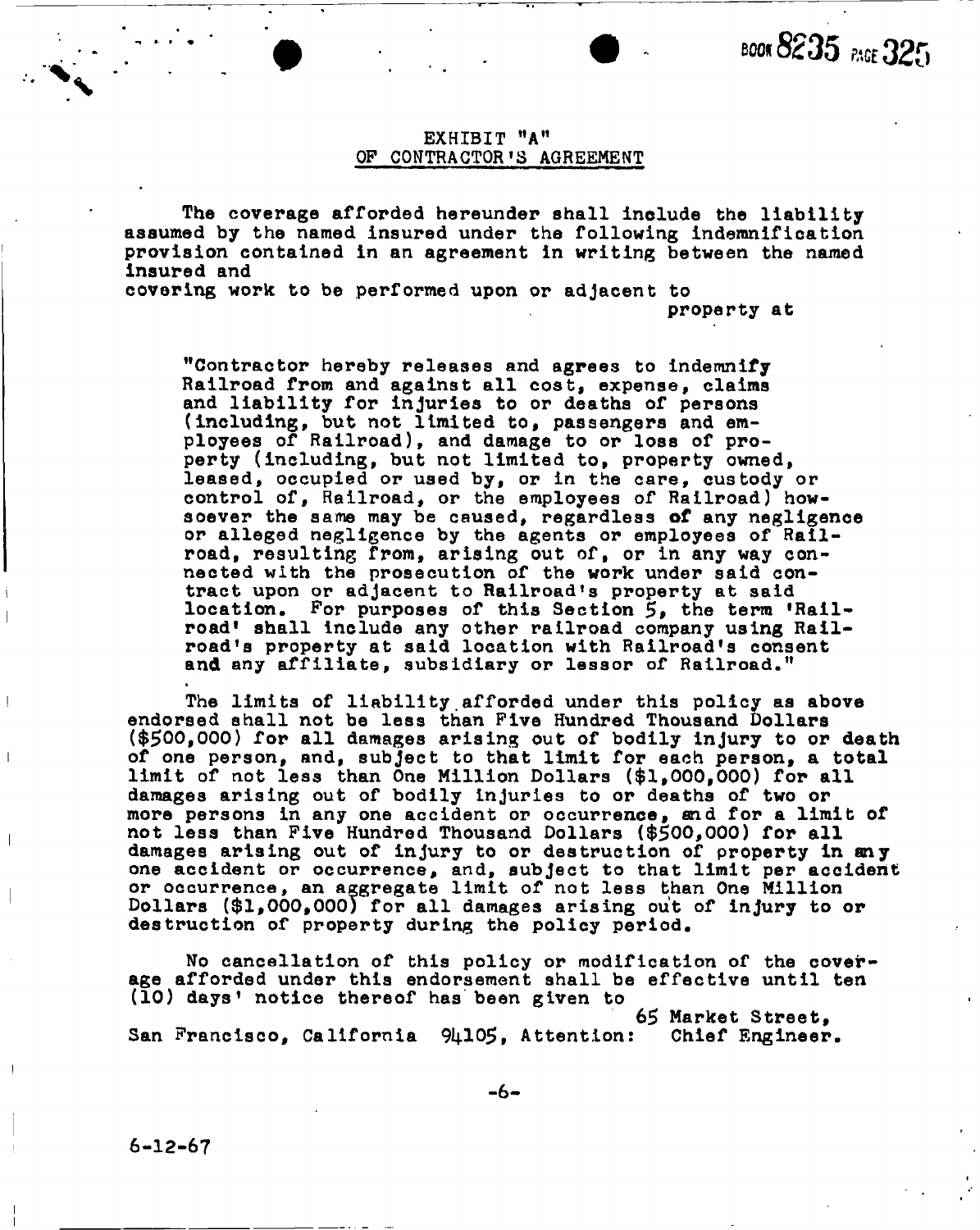

**3470200** 

THIS INDENTURE, made this  $S^{\mathcal{A}}$  day of  $\mathcal{A}_{\mathcal{A}}$ 1968, by and between SOUTHERN PACIFIC COMPANY, a corporation of the State of Delaware, herein called "Railroad", and COUNTY OF SANTA CLARA, a political subdivision of the State of California, herein called "Grantee";'

#### WITNESSETH:

 $\text{RLL} - \text{N} - 32115/323 - 5/7/68$ 

1. That Railroad hereby grants to Grantee the right to construct, reconstruct, maintain and use a street or highway by means of an overpass, hereinafter termed "highway", upon and across the following described property of Railroad;

A strip of land, 60 feet in width, being a part of that tract of land deeded to Wm. L . Manley and Herman Hoffman by Deed dated January 17, I860, and recorded in Book "O" of Deeds, Page 1, in the office of the County Recorder of Santa Clara County and being a portion of the 500 acre Lot 1, South, City of San Jose Lands and a portion of Lot' 1 of the Partition of Santa Teresa Rancho, County of Santa Clara, State of California, the northerly line of which is more particularaly described as follows:

Commencing at the most easterly corner of that certain 50 acre tract of land deeded to Franzo Borghi by Indenture dated June 28, 1937, and recorded in Deed of Gift Book 830, Page 239, in the Office of the County Recorder of said County; thence North 38°53' West, along, the southwesterly line of land (75 feet wide) of the Southern Pacific Company, a (75 feet wide) of the southern Facific Company, a<br>distance of 99.08 feet to the True Point of Beginning distance of 99.06 feet to the <u>True Point of Beginnin</u><br>of the line to be described; thence North 51009'40" East, a distance of 75 feet to the northeasterly line of land of said Company.

The above described strip of land terminates in the northeasterly and southwesterly lines of said land of the Southern Pacific Company.

1-b. The rights herein granted are expressly limited vertically and shall not extend beyond a plane parallel with and twenty (20) feet above the roadway surface of the highway as originally constructed, except that lighting fixtures and similar highway appurtenances may extend above said plane, provided that any such facilities will be removed or rearranged within thirty (30) days after notification from Railroad that such facilities interfere with Railroad's intended use of the  $spgq,$  above  $s,q,d$  plane.

1-c. This indentute shall be subject to the provisions of that certain agreement of even date herewith between the parties hereto covering the construction and maintenance of said highway.

sovinu. Inscrit is a more after RECORDING RETURN TO Board of Supervisors **fcoom 524**  70 **West Heading Str,ee**.t **Sgpi Jose, California**  ^963X0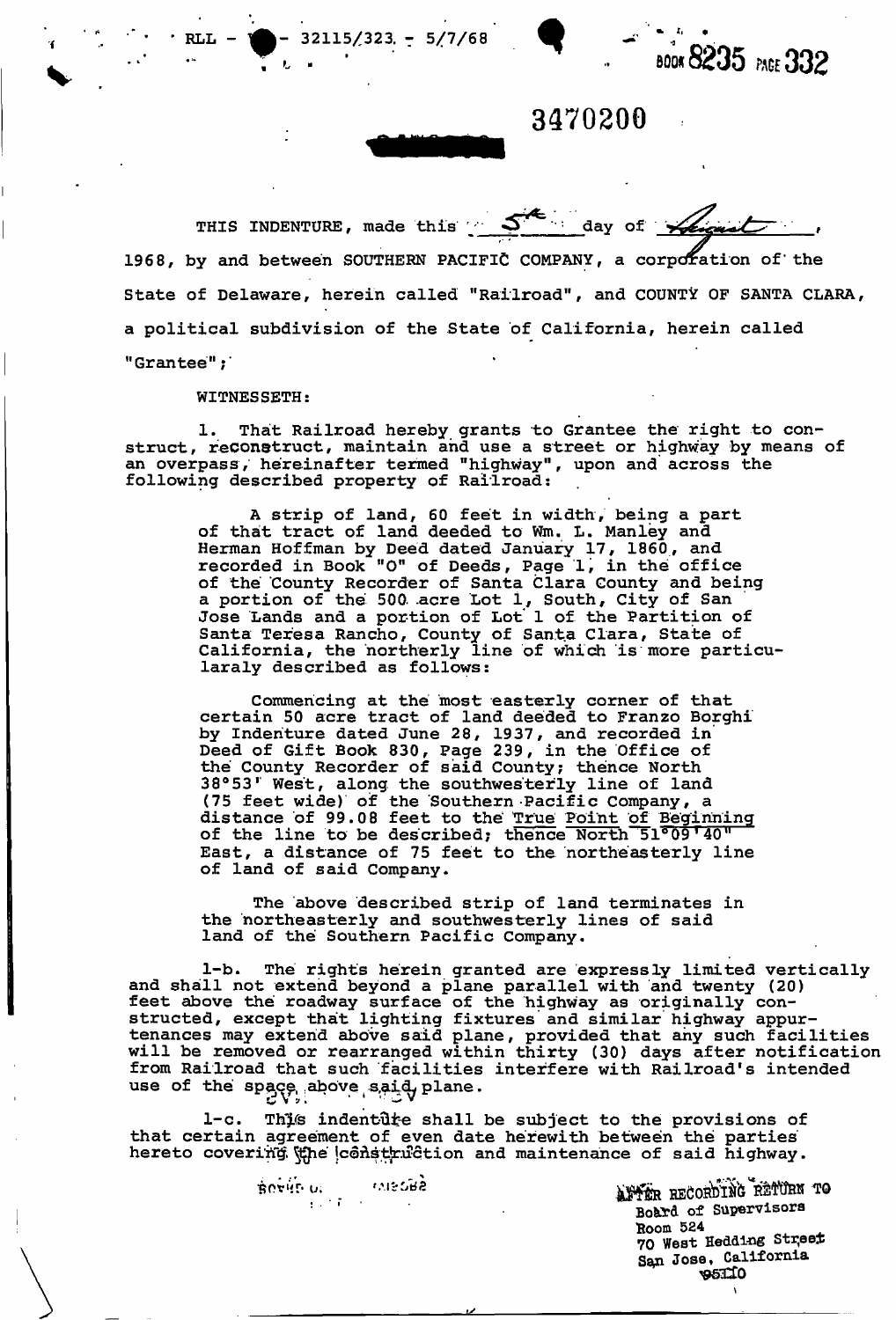2. This grant is made subject and subordinate to the prior and continuing right and obligation of Railroad, its successors and assigns, to use all the property described herein in the performance of its duty as a common carrier and for that purpose there is reserved unto Railroad, its successors and assigns, the right (consistent with the rights herein granted) to construct, reconstruct, maintain and use existing and future railroad tracks, facilities and appurtenances and existing and future transportation, communication and pipe line facilities and appurtenances in, upon, over, under, across or along said property.

# 333

3. This grant is made subject to all licenses, leases, easements, restrictions, conditions, covenants, encumbrances, liens and claims of title which may affect said property and the word GRANT as used herein shall not be construed as a covenant against the existence of any thereof.

4. The rights herein granted to Grantee shall lapse and become void if the construction or reconstruction of said highway upon said property is hot commenced within one (1) year from the date first herein written.

5. This grant shall not be construed as conveying or otherwise vesting in Grantee the right to install or the power to authorize the installation of any riitchcs, pipes, drains, sewer or underground structures, or the facilities of any telegraph, telephone or electric power lines in, upon, over, under, across or along said property, except as may be necessary for the maintenance of said highway.

6. Grantee shall obtain any necessary authority and permission required to construct, reconstruct, maintain and use said highway upon said property from the governmental body or bodies having jurisdiction thereover.

7. RmKKieitoatk^ xxalkatan Radiyaah shalide xwaano xwa xink win xweed xalxhali xalaan sadix waarin mux macadaelina xaxladika xx XAMMAX kex comtruito man retone trotio pxnix-pia alighumax bande e man pionedu Arainae a man man men mete XX H10Minnan haldikin kemendan kali yang kendalan kali yang kenda kali yang kemenda kali yang kenda kali kenda k

8. Grantee agrees to reimburse Railroad for any and all assessments which may be levied by order of any authorized lawful body against the property of Railroad (and which may have been paid by Railroad) to defray any part of the cost or expense incurred in connection with the construction or reconstruction of said highway upon said property commenced within one (1) year from the date first herein written.

9. Should Grantee, its successors or assigns, at any time abandon the use of said property or any part thereof, or fail at any time to use the same for said purpose for a continuous period of one (1) year, the rights granted shall cease to the extent of the use so abandoned or discontinued, and Railroad, its successors or assigns, shall at once have the right, in addition to but not in qualification of the rights hereinabove reserved, to resume exclusive possession of the said property, or the part thereof the use of which is so discontinued or abandoned. Upon termination of the rights hereby granted, Grantee agrees to remove said highway, including the paving, from said property of Railroad, to restore said property as nearly as practicable to the same state and condition in which it existed prior to the construction of said highway, and to bear the expense thereof. Should Grantee in such event fail, neglect or refuse to so remove said highway and restore said property, such removal and restoration may be performed by Railroad at the expense of Grantee, which expense Grantee agrees to pay to Railroad upon demand.

10. This indenture shall inure to the benefit of and be binding upon the successors and assigns of the parties hereto.

 $(1)$  JN WITNESS WHEREOF, the parties hereto have caused these presents to be executed by their officers thereunto duly authorized as of the day and year first above written. If DUPLICATE

COUNTY OF SANTA CLARA SOUTHERN PACIFIC COMPANY • Chairman pro tem B. man, **Roðr**ð Supervisors oΕ Φe) Vice  $P<sub>T</sub>$ dont Clerk, Board of Supervisors. istant Assistant Clerk Board of Supervisors APPROVED AS TO FORM **PI**  COUNTÝ COUNSEL Thirty State<br>Parties State<br>DRiver : - *<c\**cogo rn **p-T5> »**  2§§ ^g^g H rn  $\mathbb{F}_1$  . - 2-

<u>হ</u> ā.<br>.

 $\tilde{\mathbf{g}}$   $\mathbf{g}$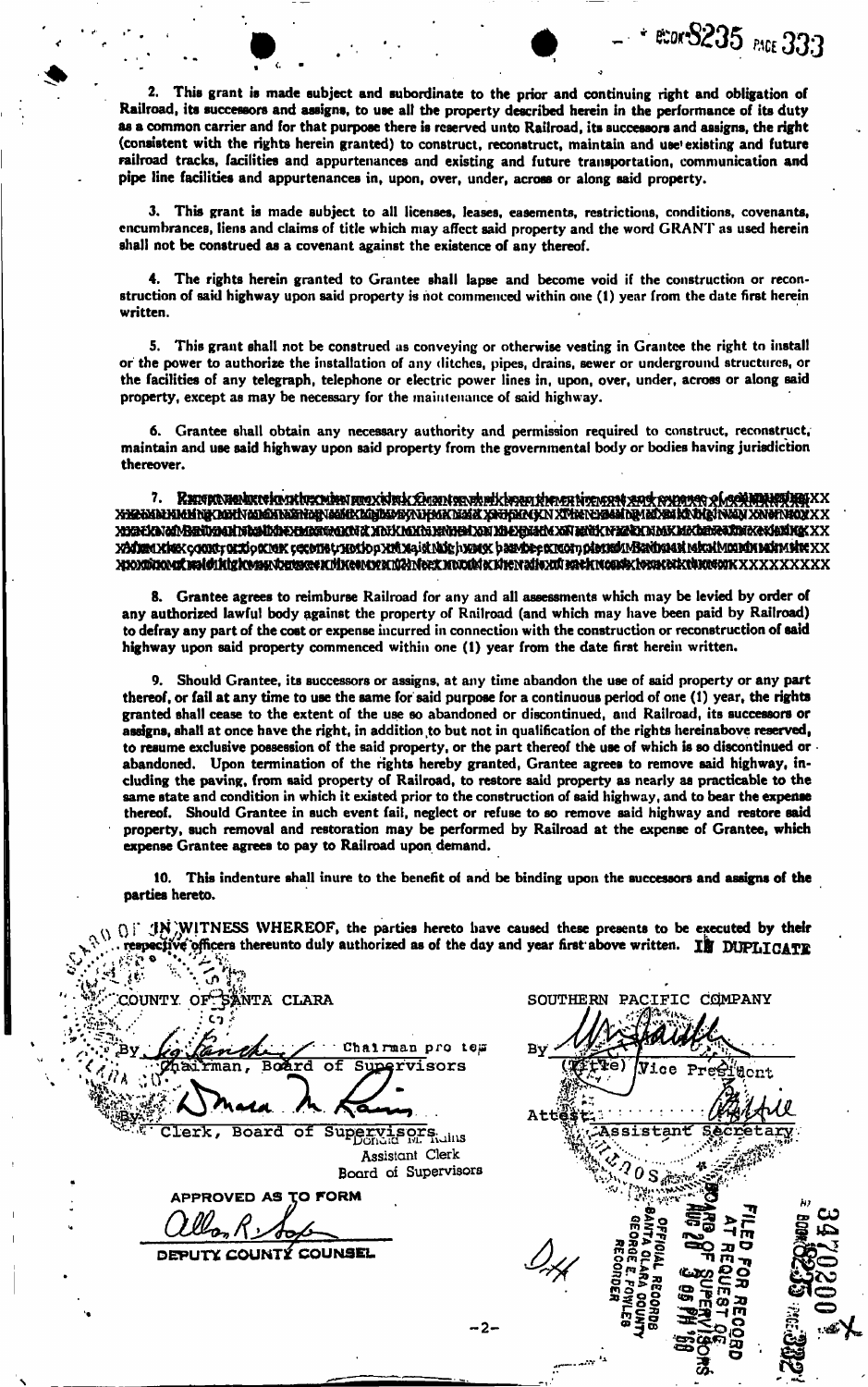#### (Approved as to form by General Counsel April 14, 1959)

Form Approved:

«

*» i* 

*0* 

 $\overline{\phantom{a}}$ 

*/* 

• ••••'•• • -....

Contract Attorney

Approved as to Corporate Owner:

**Valuation Officer** 

Approved:

Chief Engineer

Description Correct:

Division Engineer

Recommended:

Superintendent

Form of Execution Approved:

Contract Attorney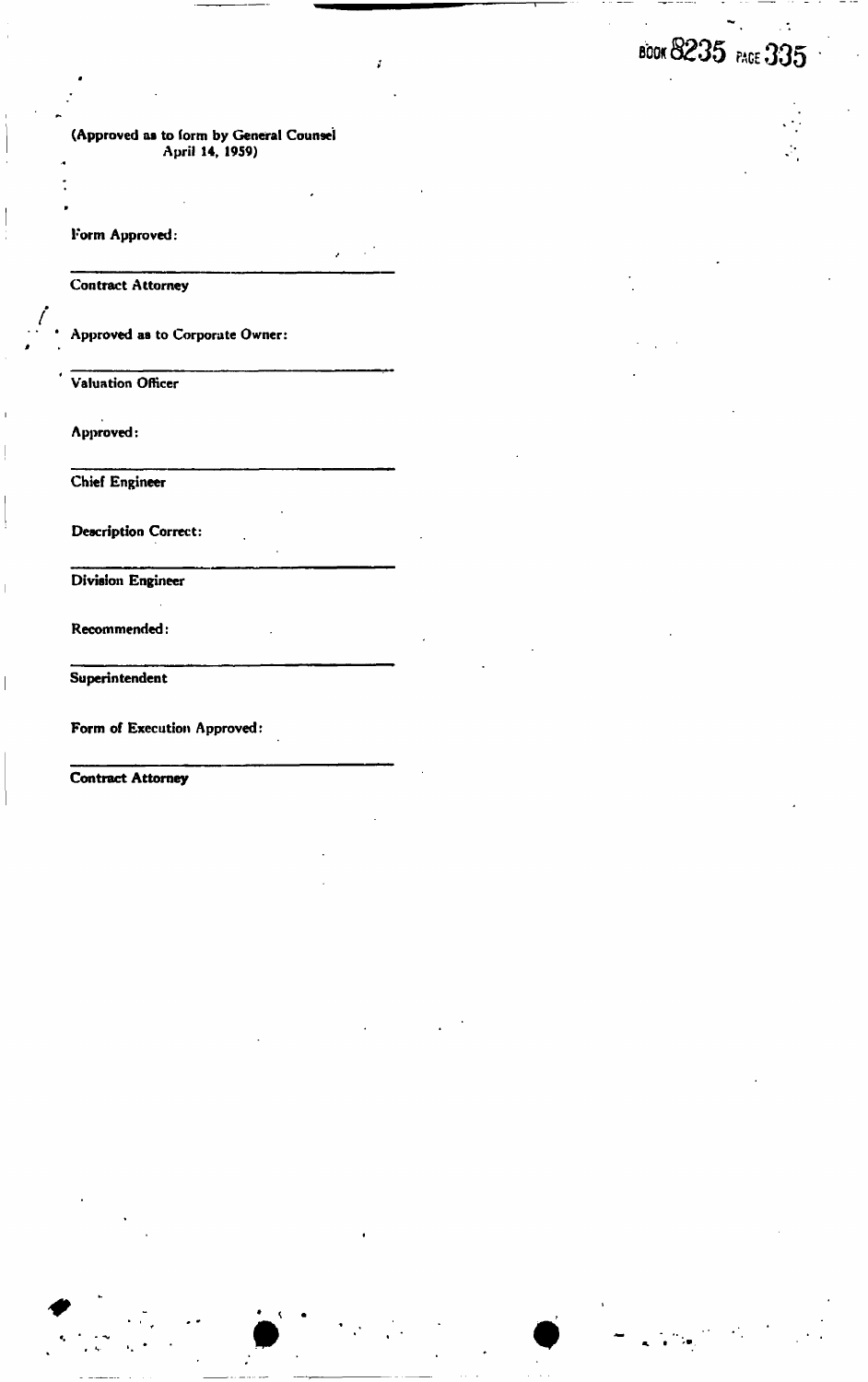| STATE OF CALIFORNIA<br>COUNTY OF SANTA CLARA | 99.                                                                                                                                                                                                         | <b>BOOK 8235</b> PACE 334                                                                                                                                                                                                      |
|----------------------------------------------|-------------------------------------------------------------------------------------------------------------------------------------------------------------------------------------------------------------|--------------------------------------------------------------------------------------------------------------------------------------------------------------------------------------------------------------------------------|
| 0n<br>eddeared                               | August 5, 1968<br>SIG SANCHEZ                                                                                                                                                                               | before me, MARILYN B. OTT, personally<br>DON M. RAINS<br>and<br>Clerk, respectively,<br>known to me to be the Chairman Pro Tem and Assistant<br>of the Board of Supervisors of the County of Santa Clare, State of California, |
| execution of the same.                       | stala alama ang lain at ang mga mga mga mga<br><b>MARILYN B. OTT</b>                                                                                                                                        | and known to me to be the persons who executed the within instrument on behalf<br>of said County, and acknowledged to me that said County of Santa Clara authorized                                                            |
|                                              | HOTARY PUBLIC<br>Santa Clara County, Calif.<br><u>الموسود والمراسين المريد المراسين المريد المراسين المراسين المريد المريد المريد المريد المريد المريد المريد ال</u><br>MY COMMISSION EXPIRES MARCH 3, 1969 | Notary Public<br>In and for said County and State                                                                                                                                                                              |

I

**I**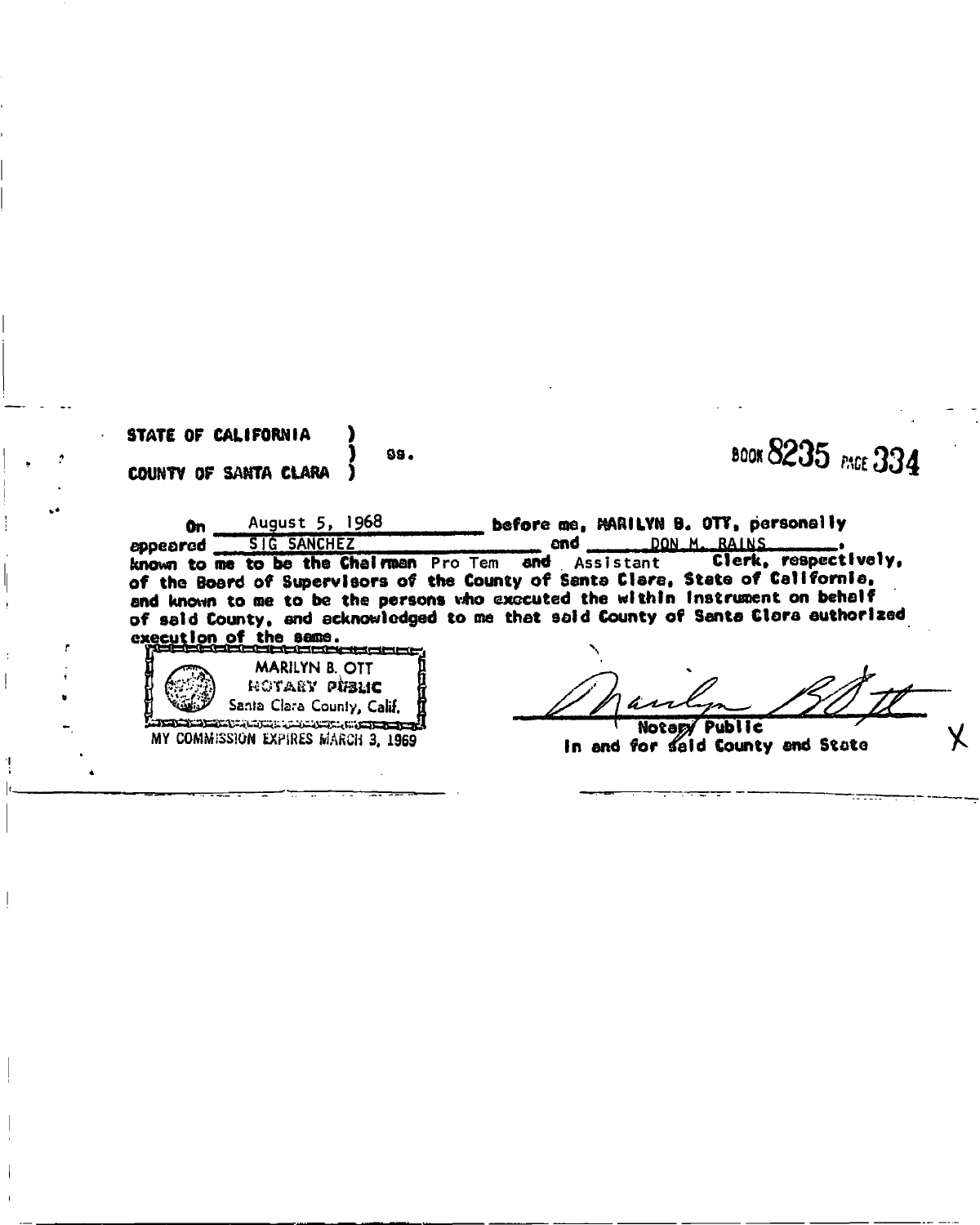# memorandum

៷

| $e^{O(\ln \frac{1}{\epsilon})}$ | D. M. Rains, Asst. Clerk<br><b>FROM</b><br>Public Works Department<br>Attn: Wolfgang Schroeder<br>Board of Supervisors |
|---------------------------------|------------------------------------------------------------------------------------------------------------------------|
|                                 | <b>SUBJECT</b><br><b>DATE</b><br>AGREEMENT WITH SOUTHERN PACIFIC COMPANY<br><b>August 6, 1968</b>                      |
| $\rightarrow$<br>∼              | RE CONSTRUCTION OF RAILROAD OVERCROSSING<br>AT SEPARATED GRADES OVER MONTEREY HIGHWAY,<br>INDENTURE AGREEMENT<br>AND   |

 $\bullet$   $\bullet$ 

**In accordance with your request, we are transmitting herewith . the following documents:** 

1) Original and one copy of Agreement with Southern Pacific Company,

- **2) Original and one copy of Indenture Agreement with Southern Pacific,**
- **3) Two copies of Minute Excerpt of the Board of Supervisors meeting of August 5, 1968, authorizing said agreements.**

**It is our understanding that you will deliver said documents to the Southern Pacific Company,, and that a fully executed copy of each will be returned for our files.** 

**DMRskb Attachments**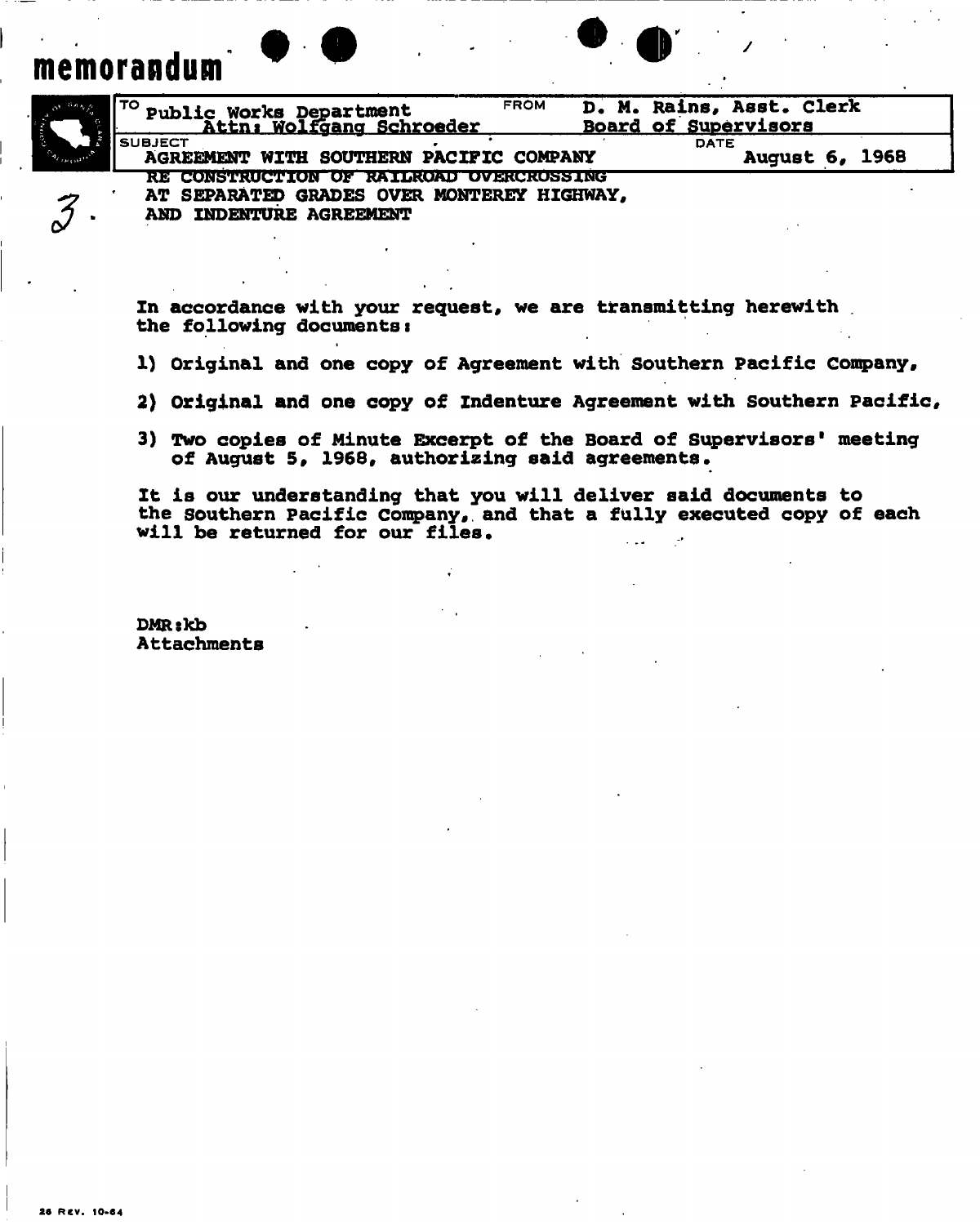**August 6, 1968** 

**The following is an excerpt from the Minutes of the Board of Supervisors meeting of Monday, August 5, 1968, as recorded in Minute Book No\* 51t** 

**" On motion of Supervisor Spangler, seconded by Supervisor Quinn, it is unanimously ordered that the Chairman be authorized to execute an agreement between the County and Southern Pacific Company which provides for the construction of a railroad overcrossing including structure and roadway aB part of the Capitol Expressway improvement Project, according to the terms and conditions of said agreement.** 

 **On motion of Supervisor Spangler, seconded by Supervisor Quinn, it is unanimously ordered that the Chairman be authorized to execute an Indenture between the County and Southern Pacific Company whereby said Company grants to county right to construct, reconstruct, maintain and use a street or highway by means of an overpass upon and across property more particularly described**  therein. This indenture relates to the agreement referred to in **paragraph above.**

> **ATTEST: JEAN PULLAN, Clerk of the Board of Supervisors**

> > **By t**

**Deputy Clerk** 

kb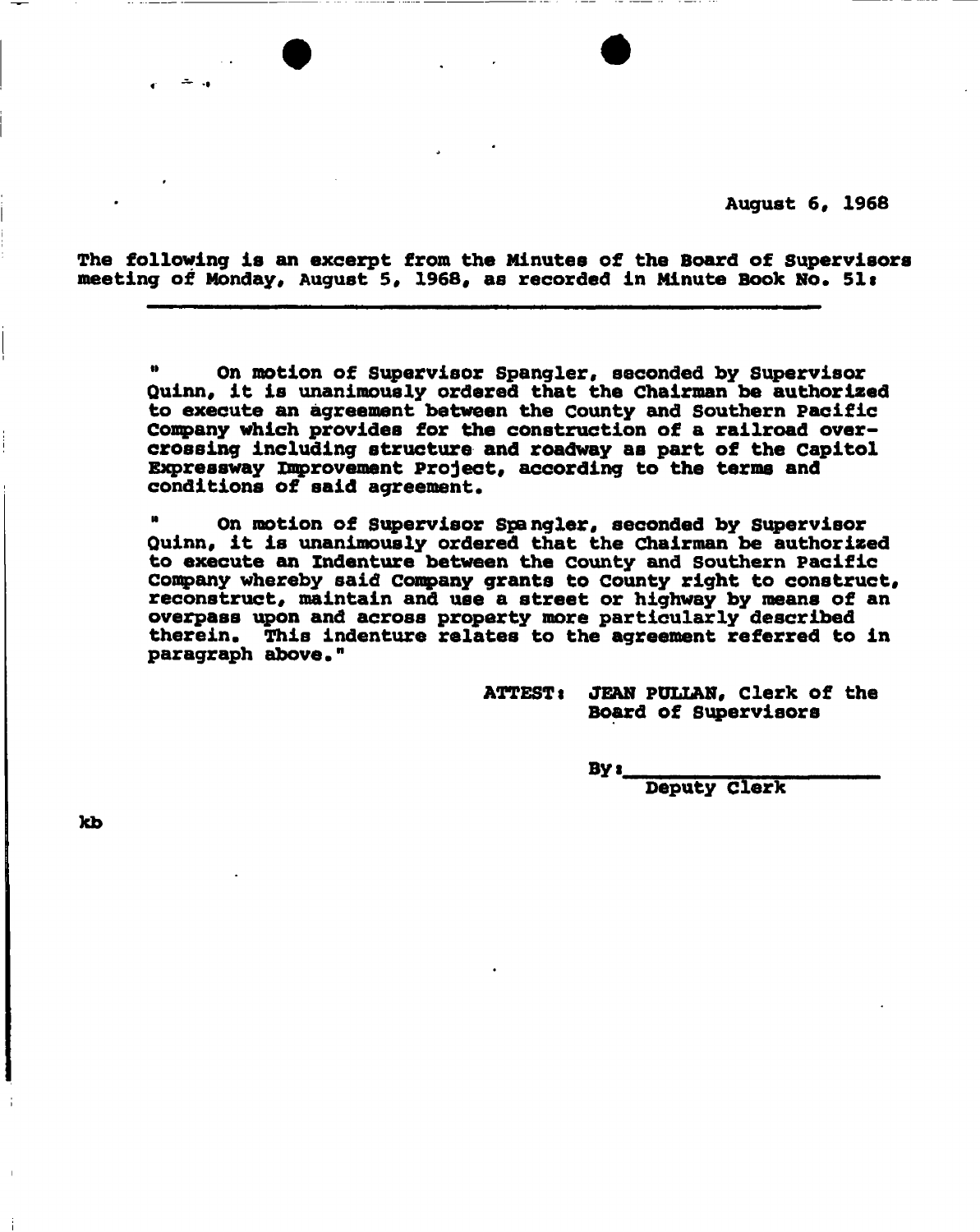## $\ddot{\phantom{0}}$ county of santa clara





### TRANSMITTAL MEMORANDUM

**DEPARTMEN T O F PUBLI C WORK S** 

|  | DATE: | July 25, |  | 1968 |
|--|-------|----------|--|------|
|--|-------|----------|--|------|

S.D. l

FOR: BOARD OF SUPERVISORS AGENDA OF August 5,  $\frac{1}{2}$ , 1968

FROM: E. C. STEFFANI, DESIGN

TITLE: AGREEMENT OF COUNTY WITH SOUTHERN PACIFIC COMPANY-CONCERNING THE CONSTRUCTION OF A RAILROAD OVERCROSSING AT SEPARATED GRADES OVER MONTEREY HIGHWAY.

#### DESCRIPTION:

This agreement provides for the construction of a Railroad Overcrossing including structure and roadway as part of the Capitol Expwy Improvement Project scheduled for construction in August 1968.

This crossing has been authorized by the P.U.C

Approval is recommended.  $\leq$ 

After execution please send the original and one copy to the Dept. of Public Works, Attn. W. Schroeder.

The executed documents will be hand carried to the Southern Pacific Co.

ECS:LM:per

 $\mathcal{L}^{0}$ 

| <b>AGENDA DATA</b>  |  |
|---------------------|--|
| DATE:               |  |
| ITEM NO:            |  |
| <b>BOARD ACTION</b> |  |
|                     |  |
|                     |  |
|                     |  |

APPROVED:

JAMES T. POTT, COUNTY ENGINEER

**7B5 Rev 10/65 5**PAGE of-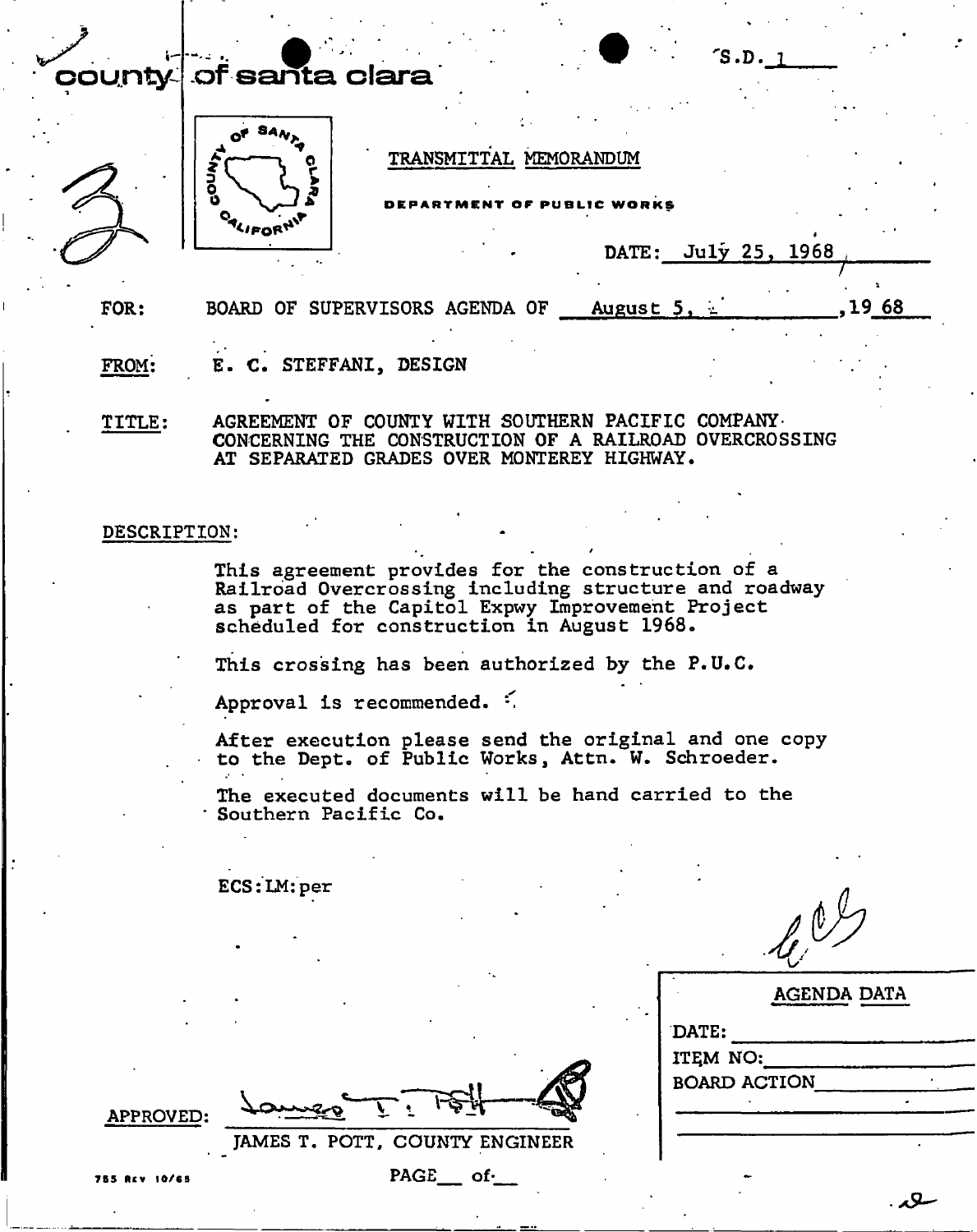